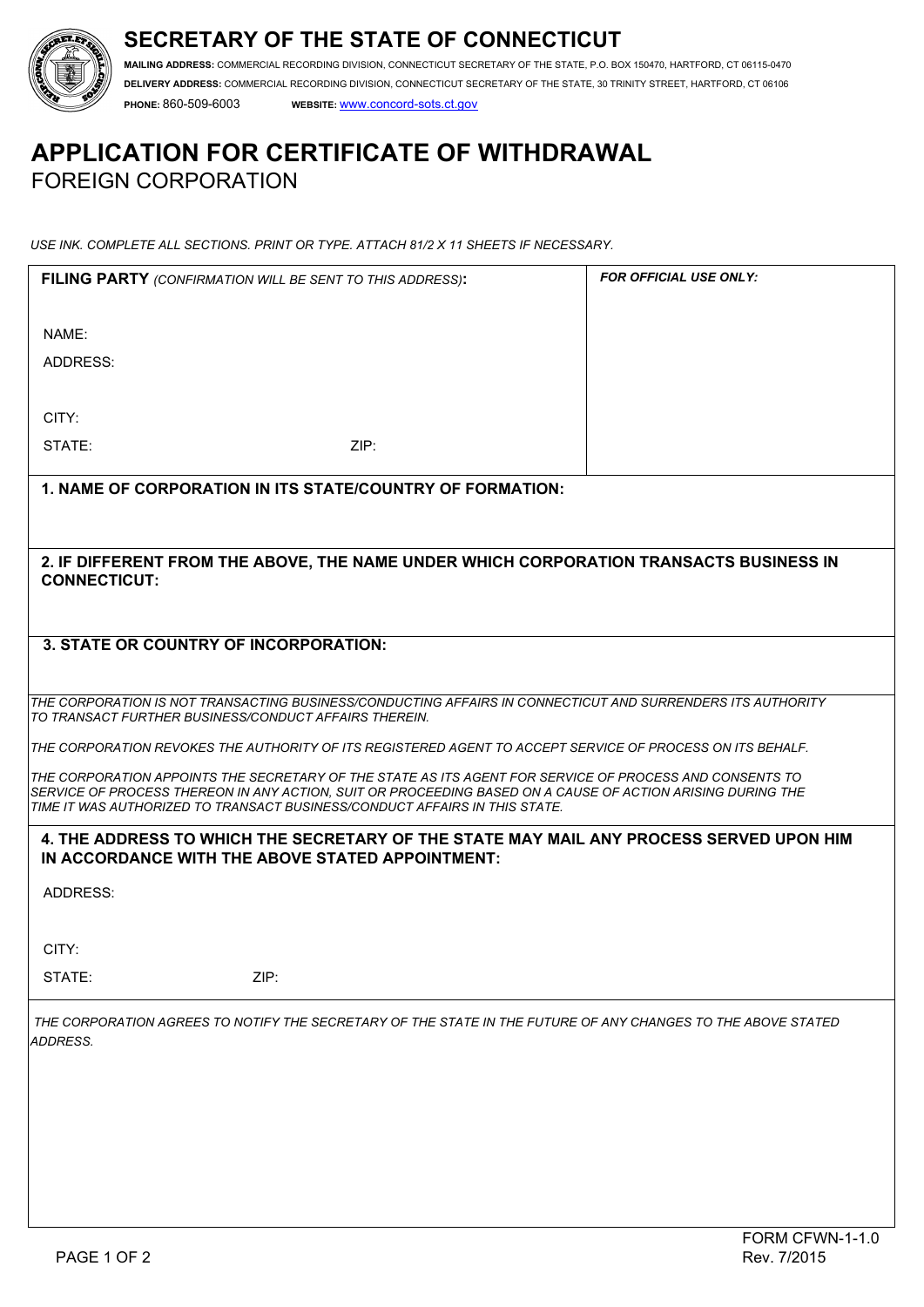## **5. EXECUTION: I HEREBY DECLARE UNDER THE PENALTIES OF FALSE STATEMENT THAT THE STATEMENTS MADE IN THE FOREGOING APPLICATION ARE TRUE.**

| <b>DATED THIS</b> | <b>DAY OF</b>               | , 20             |
|-------------------|-----------------------------|------------------|
| NAME OF SIGNATORY | CAPACITY/TITLE OF SIGNATORY | <b>SIGNATURE</b> |
|                   |                             |                  |
|                   |                             |                  |
|                   |                             |                  |